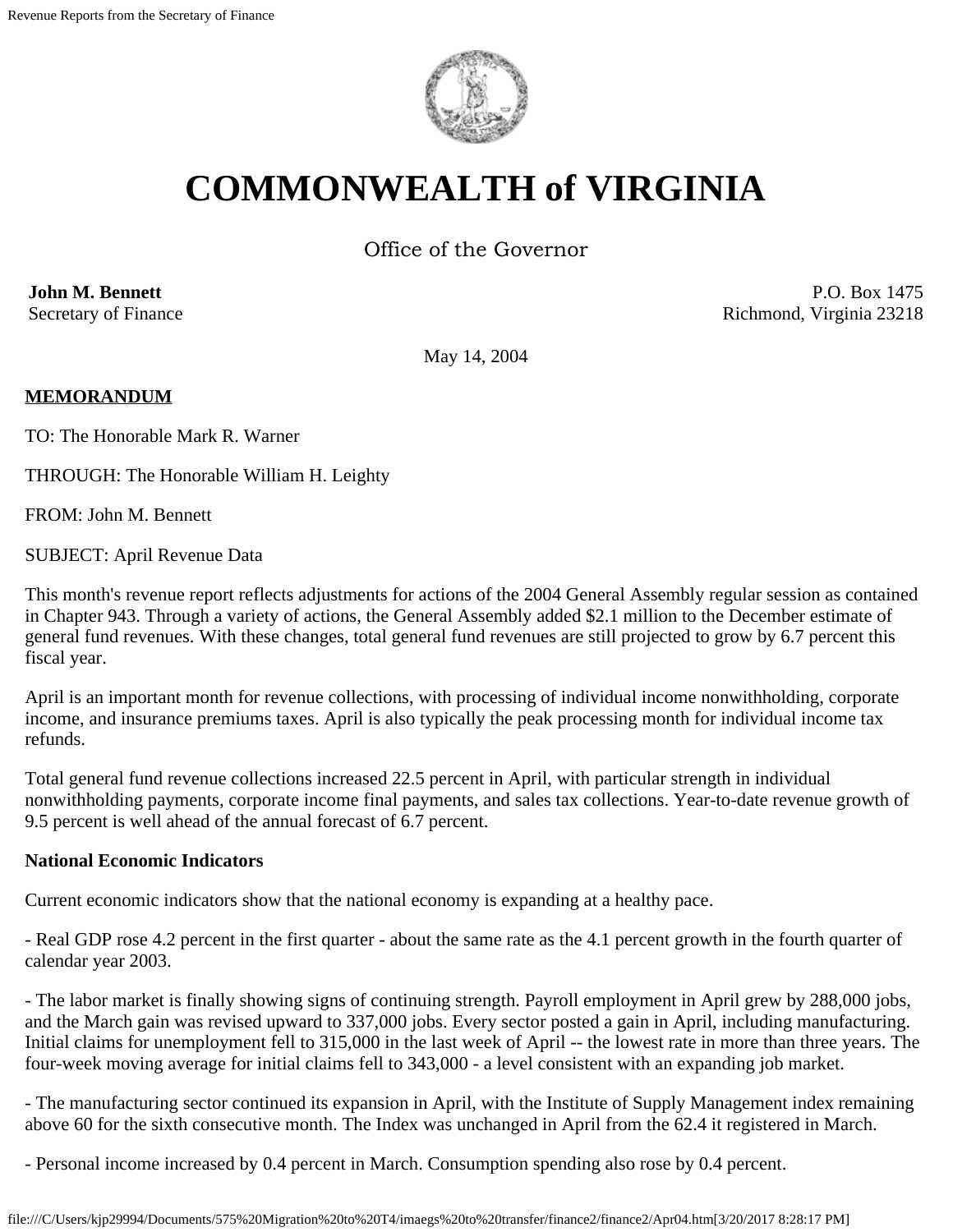- The Conference Board's index of leading indicators rose 0.3 percent in March, with six of the ten components increasing.

- The Conference Board's index of consumer confidence rose 4.4 points in April, with increases in sentiment for both "present conditions" and "future expectations."

- The Consumer Price Index rose 0.5 percent in March, with rising energy prices contributing to the increase. Core inflation, however, rose 0.4 percent for the month. The annual rate of core inflation rose to 1.6 percent.

- The Federal Reserve left interest rates unchanged at its May 5 meeting, but indicated that increased short-term interest rates are not far off. Most economists expect the Fed to start increasing rates this summer.

## **Virginia Economy**

In Virginia, payroll employment grew by 2.3 percent over March of last year. Northern Virginia employment grew 4.3 percent above March of last year. In Hampton Roads, employment increased 1.7 percent in March, while Richmond and Western Virginia continued to lose jobs. Growth in the balance of the state was positive.

The Virginia Leading Index advanced 0.6 percent in March, after falling 0.4 percent in February. Three of the four components were positive: the U.S. leading index, automobile registrations, and building permits. Initial claims for unemployment increased in March, but are well below March of last year. On a regional basis, the leading indices increased in seven of the eight regions of the state, with the strongest gains in Northern Virginia and Charlottesville.

## **April Revenue Collections**

Total general fund revenues grew 22.5 percent in April. About half of overall revenue growth in April came from final payments in individual and corporate income taxes - both of which reflect income and earnings from calendar year 2003. Some of the collections strength in April is also influenced by the timing of final payments in individual income taxes due May 1. Recent strength in employment has also spurred revenue growth.

Through April, year-to-date growth in general fund revenue is 9.5 percent greater than the same period last year - well ahead of the estimate of 6.7 percent.

*Individual Income Tax Withholding (62% of general fund revenues):* Collections in withholding grew 6.7 percent in April. Year-to-date withholding growth totals 7.3 percent - ahead of the 5.9 percent growth required to meet the annual estimate. Improvement in withholding collections reflects the recent strength in employment gains reported in the VEC survey of businesses.

*Individual Income Tax Nonwithholding (12% of general fund revenues):* April is a key month in individual income tax nonwithholding, because final payments for tax year 2003 and the first estimated payment for tax year 2004 are both due on May 1.

Nonwithholding receipts were up 29.3 percent in April -- almost \$100 million above last April. About 30,000 more checks were received this April than last April, and this accounts for the largest portion of the collections increase. The average check size was up about 14 percent - only slightly higher than the 11 percent expected. Because estimated and final payments will continue to be processed in May, it is important to consider April and May collections together to accurately assess revenue results in this source.

Year-to-date collections are up 13.5 percent above the same period last year - ahead of the forecast of 7.5 percent growth.

*Individual Income Tax Refunds:* The Tax Department issued \$345.3 million in individual income tax refunds in April the highest monthly amount on record. Year-to-date refunds are 4.8 percent above the same period last year, compared with the forecast of 3.0 percent growth. For the filing season beginning January 1, about 2.1 million refunds have been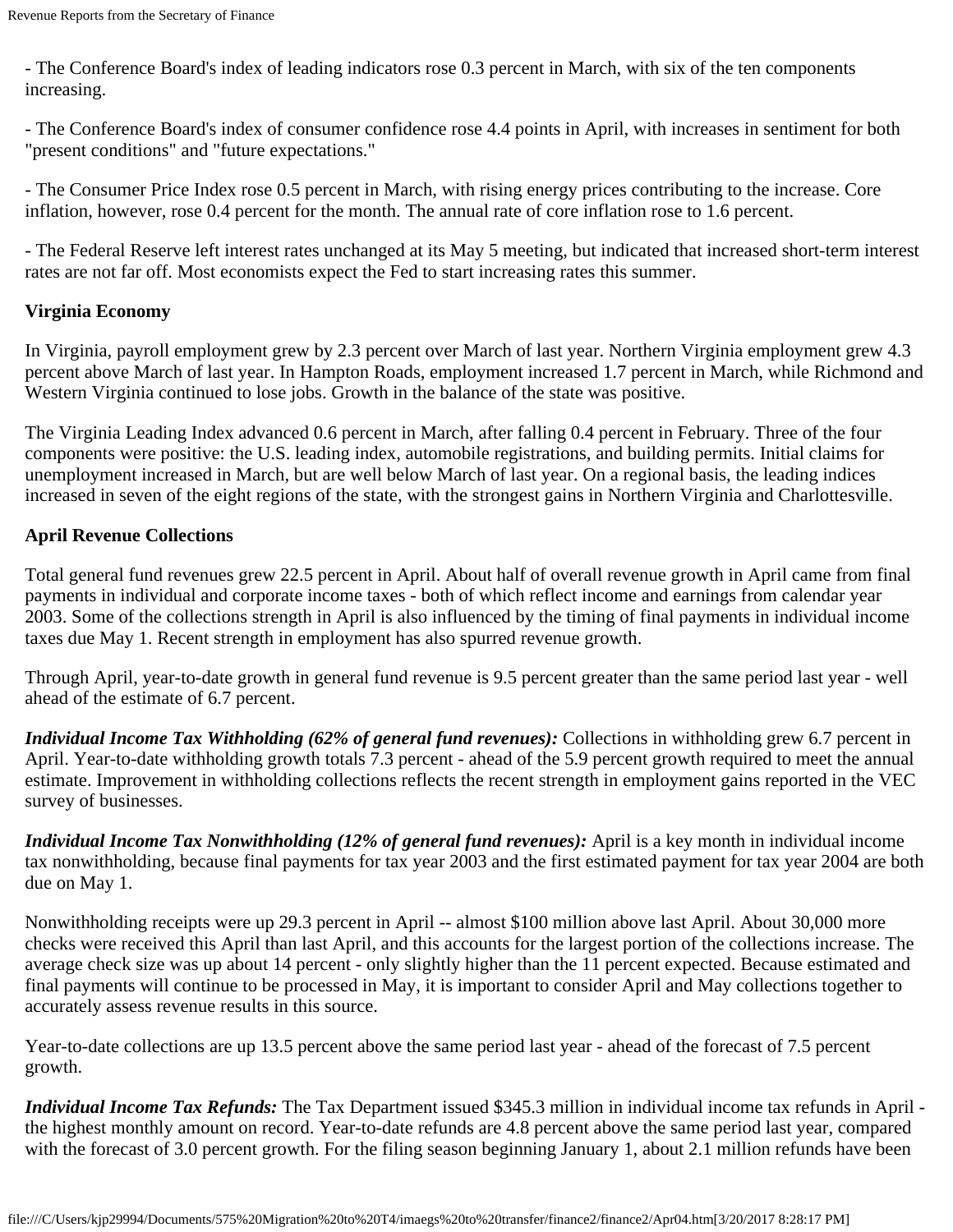issued, compared with 2.0 million issued in the same period last year. The number of individuals filing electronically has increased substantially, and over 99 percent of refunds have been processed in 12 days or less.

*Sales Tax (22% of general fund revenues):* Collections of sales and use taxes grew 18.7 percent in April. Both federal individual income tax refund activity and the strengthening economy are providing added stimulus to consumer spending. Year-to-date sales tax collections total 9.4 percent through April - well ahead of the estimate of 7.3 percent annual growth.

*Corporate Income Taxes (3% of general fund revenues):* In April, corporations make their first estimated payment for tax year 2004, and make either a final or extension payment for tax year 2003. Collections in corporate income taxes were up 35.3 percent in April. Corporate payments showed broad-based growth across industrial sectors, with sharp increases in defense and telecommunications companies.

The strong April rebound in corporate income taxes contrasts sharply with Maryland and North Carolina, both of which have seen essentially flat final payments in corporate income taxes this year.

Year-to-date, corporate income tax payments are up 26.0 percent, ahead of the 6.6 percent annual estimate.

*Insurance Premiums Taxes (3% of general fund revenues):* The first quarterly payment in insurance premiums is due April 15th. Collections totaled \$79.7 million in April compared to last year's \$77.0 million. Year-to-date, insurance receipts are up 6.6 percent, slightly ahead of the 4.4 percent annual estimate.

#### **Other Revenue Sources**

The following list provides data on April collections of other key taxes:

|                                                   | <b>Year-to-Date</b> | <b>Required to</b><br><b>Meet Estimate</b> |
|---------------------------------------------------|---------------------|--------------------------------------------|
| $[ABC$ Taxes $(1.1\%$ GF revenues)                | 4.8%                | $-3.6\%$                                   |
| Public Service Corporations (0.7% GF<br>revenues) | $-5.4\%$            | $-7.5\%$                                   |
| Interest Income (0.7% GF revenues)                | $-24.5\%$           | $-21.7\%$                                  |

*All Other Revenue:* Revenue from All Other Revenue totaled \$80.8 million in April, compared with \$51.4 million in April of last year. The increase was largely due to the timing of collections in Medicaid cost recoveries in the prior fiscal year. Medicaid recoveries collected in March of last year were received this year in April. Payments from the Tobacco Master Settlement Agreement, which will be received only in April from this year forward rather than in January and April, also accounted for some of April's revenue growth in All Other Revenue.

Collections of inheritance, gifts and estate taxes also contributed to growth -- \$14.6 million was collected this year, compared with \$5.9 million collected in April of last year. And, collections in wills, suits, deeds and contract fees (primarily recordation taxes) exceeded last year's collections by about \$3.7 million.

Year-to-date, collections of All Other Revenue are 18.4 percent above the same period last year - ahead of the estimate of 13.6 percent growth.

*Lottery Revenues:* In April, Lottery net income increased 0.3 percent over last year. Although lottery sales increased 11 percent, unusually high prize payouts in Pick 4 and Cash 5 lowered net income to a 0.3% increase. Prizes in Pick 4 were 79 percent of sales and Cash 5 paid out 114 percent of sales for the month. On a year-to-date basis, growth of 8.9 percent in net Lottery proceeds is well above the annual revenue estimate of 2.6 percent.